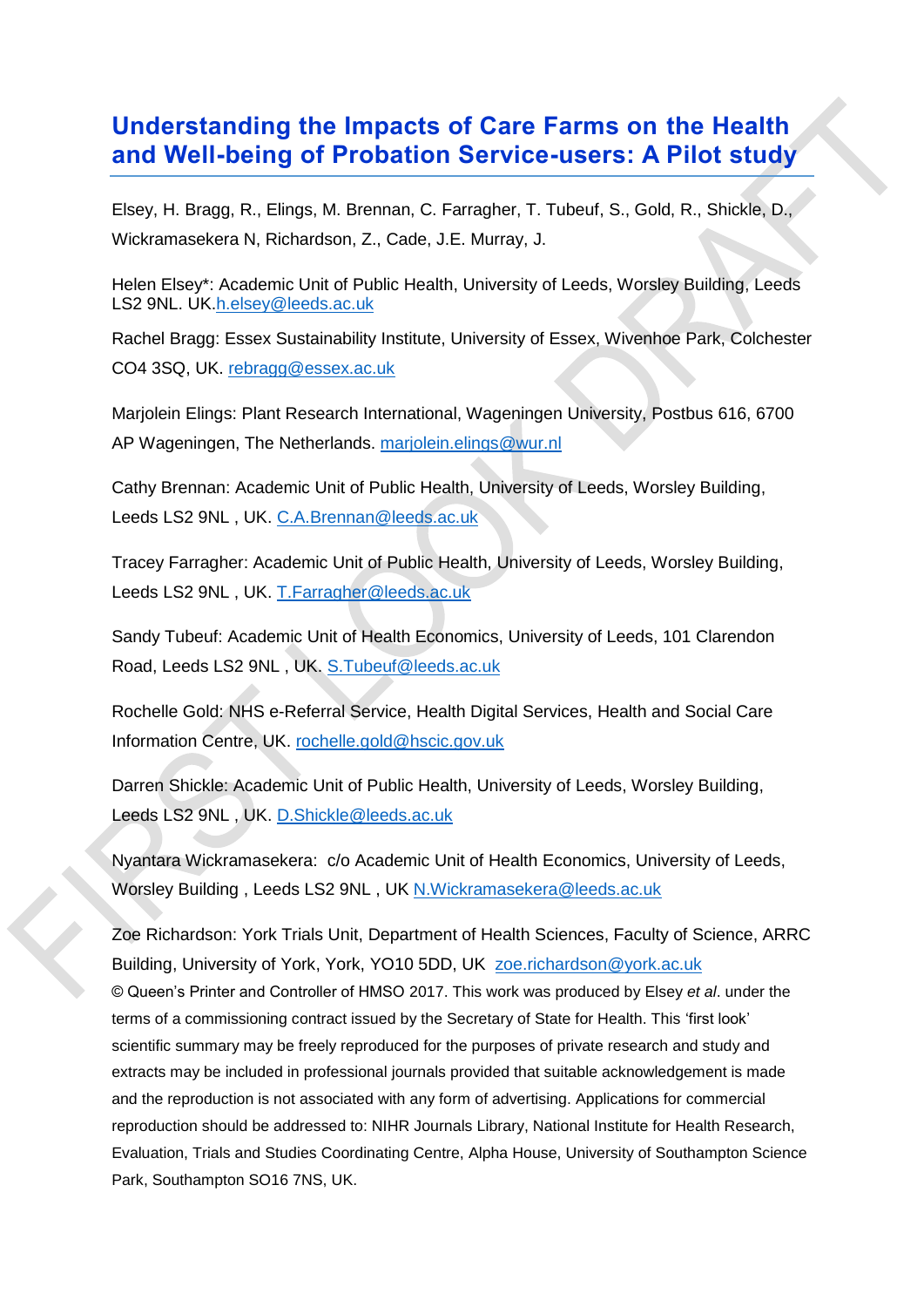Janet Cade: Nutritional Epidemiology Group, University of Leeds, Leeds LS2 9JT, UK. [j.e.cade@leeds.ac.uk](mailto:j.e.cade@leeds.ac.uk)

Jenni Murray: c/o Academic Unit of Public Health, University of Leeds, Worsley Building, Leeds LS2 9NL , UK. [J.Y.Murray@leeds.ac.uk](mailto:J.Y.Murray@leeds.ac.uk)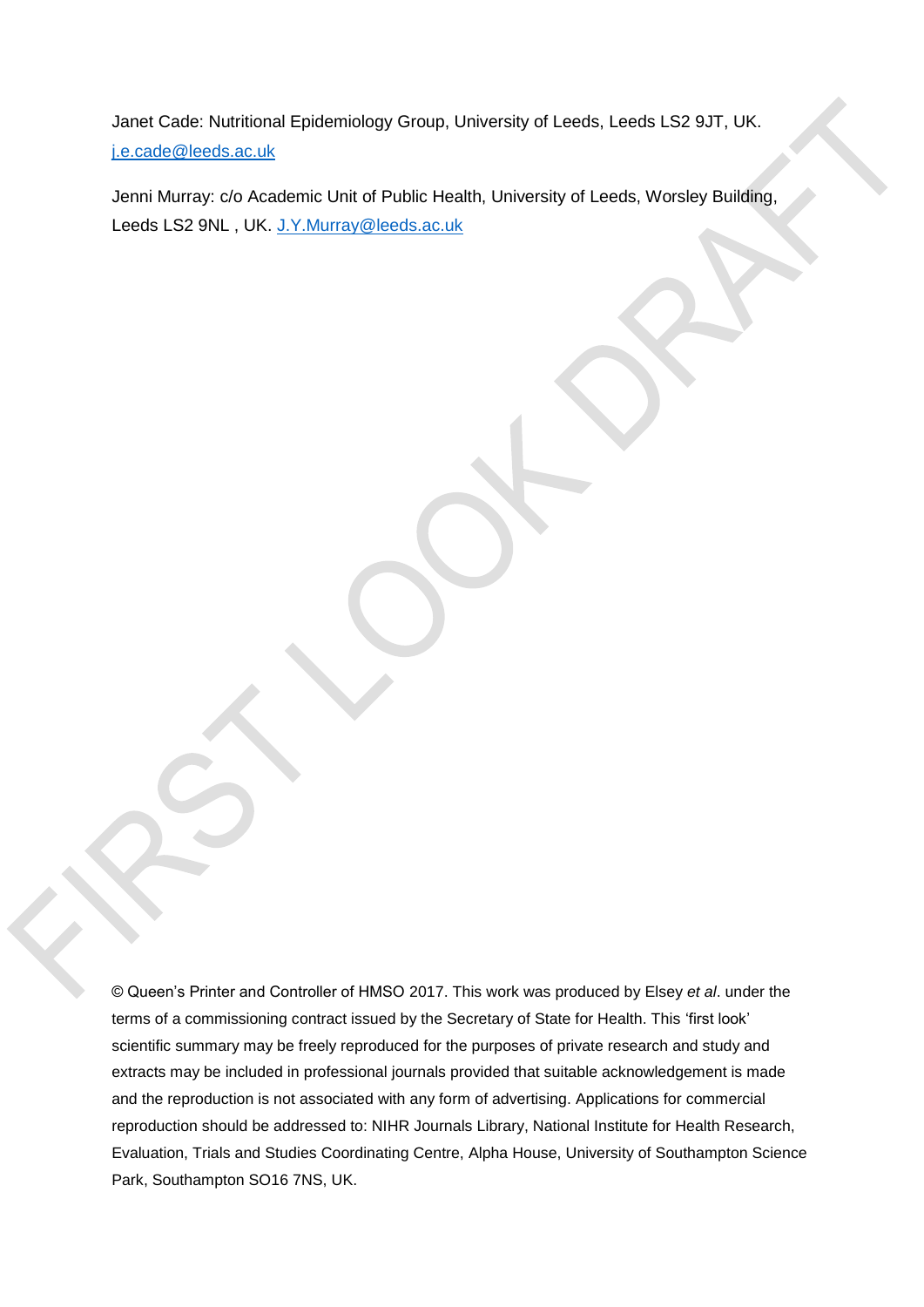#### **Important**

A 'first look' scientific summary is created from the original author-supplied summary once the normal NIHR Journals Library peer and editorial review processes are complete. The summary has undergone full peer and editorial review as documented at NIHR Journals Library website and may undergo rewrite during the publication process. The order of authors was correct at editorial sign-off stage.

A final version (which has undergone a rigorous copy-edit and proofreading) will publish as part of a fuller account of the research in a forthcoming issue of the Public Health Research journal.

Any queries about this 'first look' version of the scientific summary should be addressed to the NIHR Journals Library Editorial Office – [journals.library@nihr.ac.uk](mailto:journals.library@nihr.ac.uk)

The research reported in this 'first look' scientific summary was funded by the PHR programme as project number 11/3050/08. For more information visit <https://www.journalslibrary.nihr.ac.uk/programmes/phr/11305008/#/>

The authors have been wholly responsible for all data collection, analysis and interpretation, and for writing up their work. The PHR editors have tried to ensure the accuracy of the authors' work and would like to thank the reviewers for their constructive comments however; they do not accept liability for damages or losses arising from material published in this scientific summary.

This 'first look' scientific summary presents independent research funded by the National Institute for Health Research (NIHR). The views and opinions expressed by authors in this publication are those of the authors and do not necessarily reflect those of the NHS, the NIHR, NETSCC, the PHR programme or the Department of Health. If there are verbatim quotations included in this publication the views and opinions expressed by the interviewees are those of the interviewees and do not necessarily reflect those of the authors, those of the NHS, the NIHR, NETSCC, the PHR programme or the Department of Health.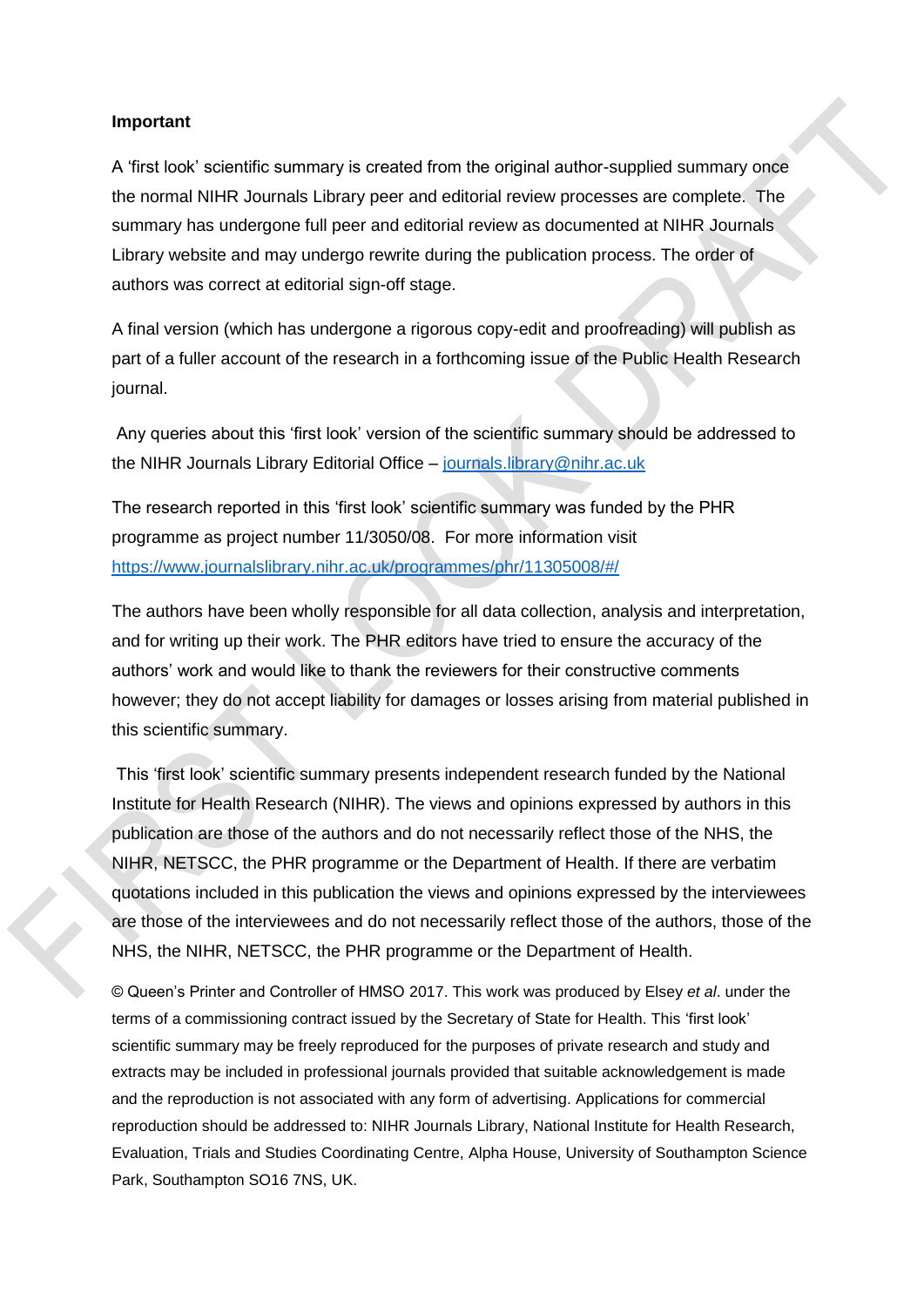# **Scientific summary**

Background: Care farming (also called social farming) has been defined as the use of commercial farms and agricultural landscapes to promote mental and physical health through normal farming activity. Through a supervised, structured programme of farmingrelated activities, care farms (CF) provide health, social or educational care services for a range of vulnerable groups. The type of farming activities (e.g. horticulture and livestock farming), other activities (e.g. gardening, conservation, woodwork, and metal work) and wellbeing and skills interventions provided (e.g. health promotion, counselling, and skills qualifications) differ across farms. A wide range of service-users access CFs including those with long term conditions such as dementia, depression, learning disabilities, substance misuse and behavioural issues as well as probation service-users. It is estimated that there are about 230 care farms in the UK.

The evidence for the effectiveness of care farming is relatively recent (within the last 10 years). The complexities and multi-faceted nature of care farms means randomised controlled study designs (RCTs) are challenging. In light of this, our study synthesised the published and unpublished literature using a mixed-methods systematic review design.

In addition to this systematic review, we wanted to understand the feasibility of assessing the cost-effectiveness of care farms in improving quality of life. Offenders (referred to here as probation service-users) serving community orders (CO) are an important user group for CFs in the UK; 27% of CFs in England were working with probation in 2012. In England, there is a policy emphasis on the use of COs, whereby those who have committed lower– risk offences are sentenced by court to serve their punitive order in the community rather than in prison. COs may be spent on a CF or other location such as picking litter, cleaningup public spaces or helping in a charity shop. Randomly allocating service-users to CF or comparator CO location would not be acceptable within probation services, so an RCT design is not appropriate. Instead, we tested feasibility of a natural experiment using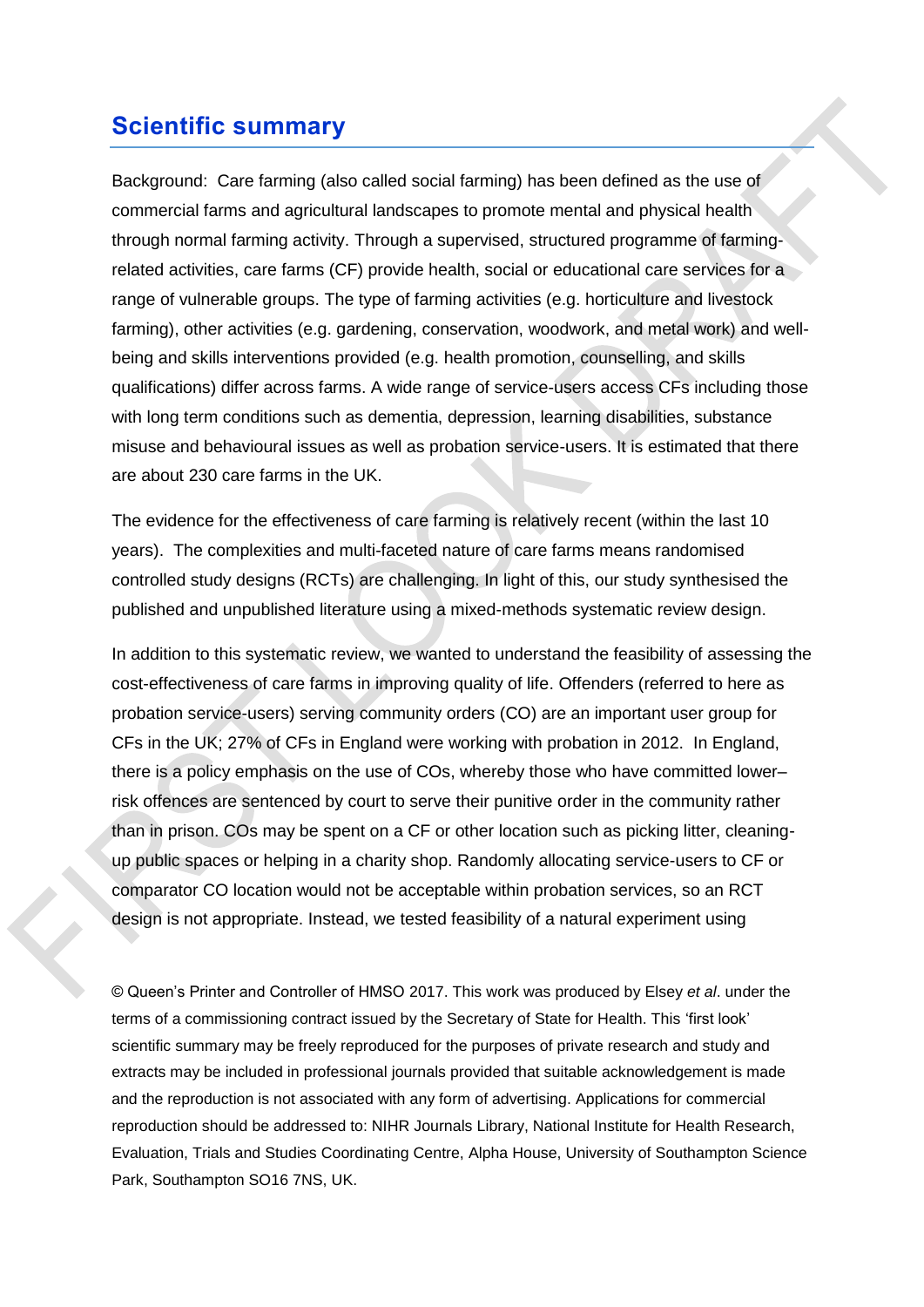statistical analysis (propensity analysis) to account for differences between CFs and comparator locations.

Our study therefore, aimed to i) synthesise existing evidence to better understand the impacts of care farms and ii) establish the feasibility of conducting a future natural experiment to determine cost-effectiveness of CFs in improving quality of life and reducing reconvictions among probation service-users serving COs.

Our research questions:

- 1. What is the existing evidence of impact of CFs and potential mechanisms of impact for different groups?
- 2. How can recruitment of probation service-users undertaking COs on CFs and in comparator settings be maximised?
- 3. What are the optimum ways to collect baseline and follow up data, cost data and individual reconviction data from the Police National Computer (PNC)?
- 4. What are the impacts of CFs on probation service-users' lives and how appropriate are our measures in identifying changes in quality of life, health and well-being?
- 5. What is the extent of variation between the activities and approaches used on different CFs?
- 6. What is the influence of seasonality?
- 7. What are the potential confounders and how can these best be measured?
- 8. What is the feasibility of measuring key parameters to undertake a cost-effectiveness analysis of CFs in comparison with other CO settings for probation service-users?

## **Design and Findings: Systematic Review**

To answer research question 1, we conducted a systematic review using a sequential exploratory approach to mixed methods synthesis. This method identifies main concepts from theories, synthesising qualitative data to compare with the theoretical concepts and then interrogating the quantitative data to test any qualitative findings.

**Methods:** We searched 22 health, education, environmental, criminal justice and social science electronic databases, databases of grey literature and care farming websites across Europe. There were no language restrictions.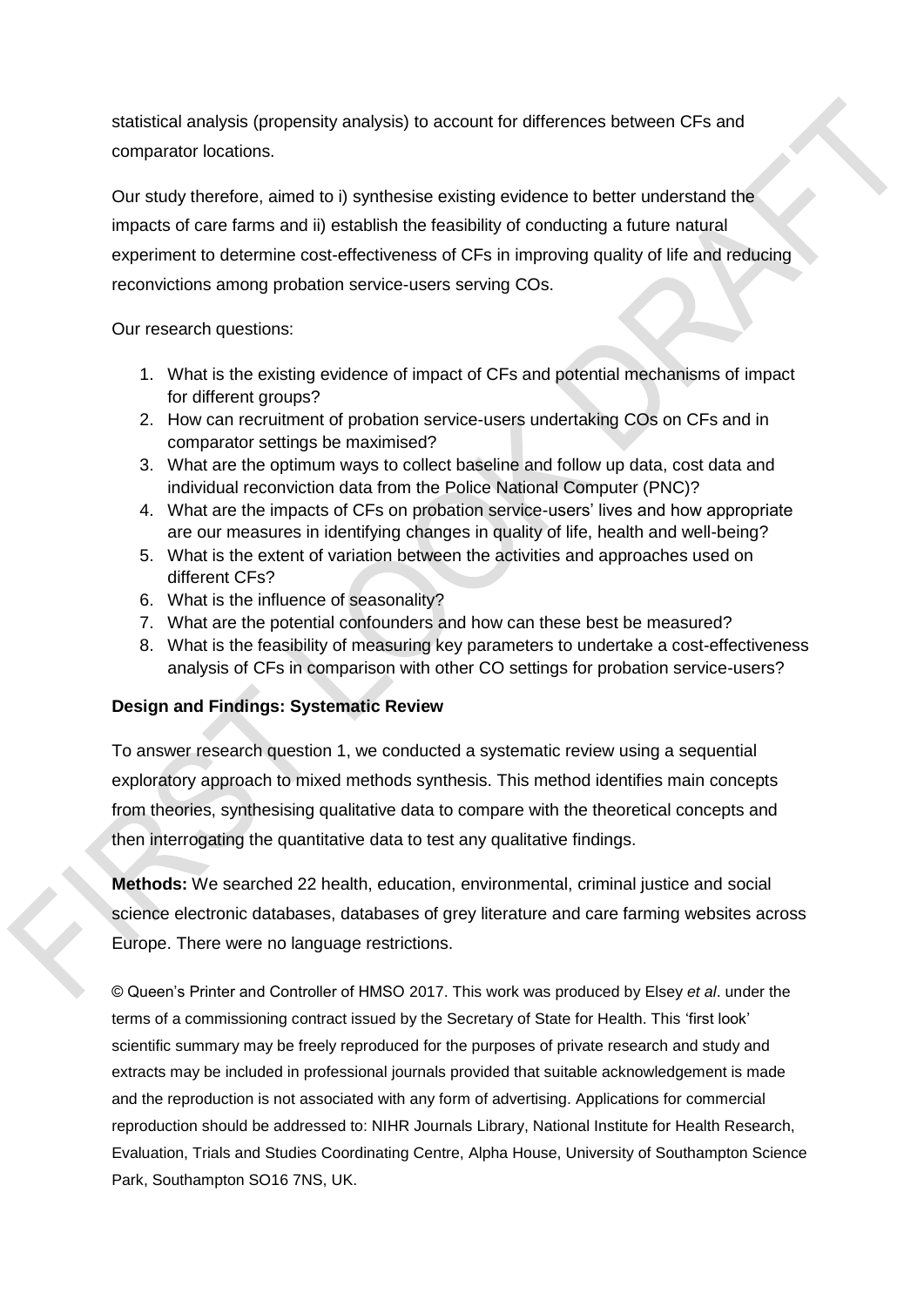**Selection criteria:** We included a broad range of study designs: randomised and quasi randomised controlled trials; interrupted time series and non-randomised controlled observational studies; uncontrolled before and after studies and qualitative studies. We excluded single subject designs, reviews, overviews, surveys, commentaries and editorials. Study participants were those that typically receive support at a CF, including people with mental ill health, learning difficulties, health problems, substance misuse, probation serviceusers and disaffected youth. Only those attending for a single day were excluded.

**Data collection and Analysis:** Each screening stage involved two independent reviewers. Studies that were potentially eligible after title and abstract screening, underwent full paper screening. Disagreements were discussed and resolved by consensus at each stage. The Preferred Reporting Items for Systematic Reviews and Meta-analysis (PRISMA) was used to document the review process. We used an adapted version of the COREQ tool to assess qualitative studies and the EPOC and EPHPP tools to assess the risk of bias in quantitative studies. No studies were excluded based on quality.

**Results:** Our search methods identified 1659 articles of which 14 qualitative, 12 quantitative and one mixed methods study met the inclusion criteria. In addition, we identified 15 theories quoted in connection with care farming. We created four logical models explaining how care farming might work for: i) all service-user groups; ii) mental ill-health and substance misuse combined; iii) disaffected youth and iv) learning disabilities. These models comprised 5 key theoretical concepts (restorative effects of nature; being social connected; personal growth; physical well-being; mental well-being), five CF components (being in a group; the farmer; the work; the animals; the setting) and 15 categories of mechanisms (achievement and satisfaction; belonging and non-judgement; creating a new identity; distraction; feeling valued and respected; feeling safe; learning skills; meaningfulness; nurturing; physical well-being; reflection; social relationships; stimulation; structure; understanding the self.). We identified 12 different outcomes, both process (secondary) and primary, that we expected to find when testing the logic models against the quantitative studies. One key theoretical concept 'restorative effects of nature' was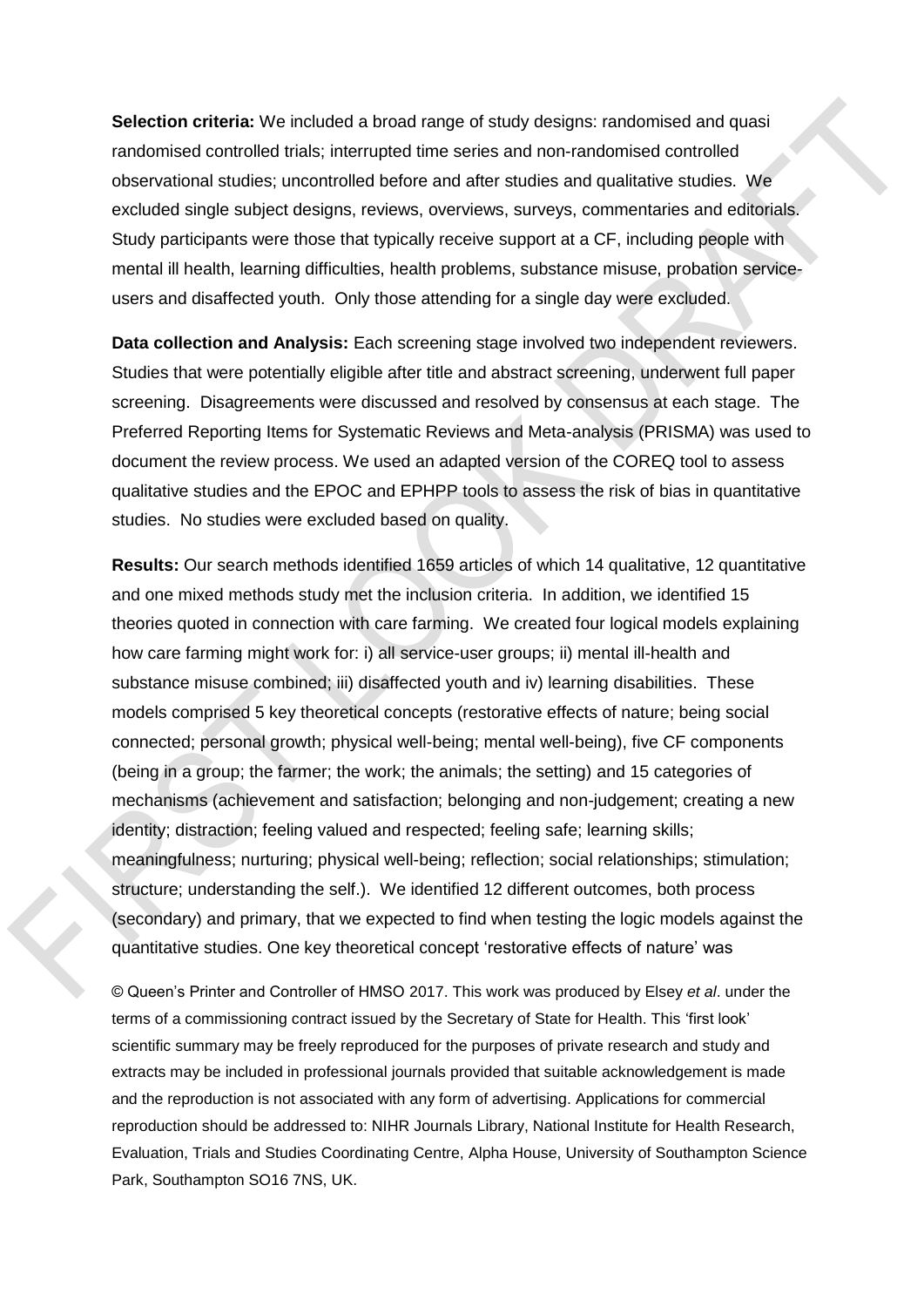underrepresented in the intervention components and mechanisms reported within the qualitative studies. The types of mechanisms appeared to differ according to different service-user groups suggesting that care farming may work in different ways according to different needs. Across the 14 studies, 24 different outcome measures were reported and a number of studies reported results for mixed service-user groups. We found no evidence to indicate that CFs improve quality of life and limited evidence that they might improve depression and anxiety. There was some evidence to suggest that care farms can improve self-efficacy, self-esteem, affect and mood with inconsistent evidence of benefit for social outcomes. All of the studies had a high risk of bias. The results should be treated with caution.

### **Design and Findings: The Pilot Study**

We tested the feasibility of conducting a future natural experiment to assess costeffectiveness of care farms compared to other CO sites in improving quality of life. As a pilot, the study was not powered to determine effectiveness, but designed instead to identify feasibility.

**Setting:** The pilot study was conducted in three Centres. Each Centre was a probation service region in England and included a CF, at least one comparator CO project and the probation service.

**Participants**: adult probation service-users (18 years and over) serving a community order.

**Intervention:** The three Centres in this study demonstrated the considerable range in types of care farms; with one social enterprise specialising in aquaponics, horticulture and skills building (Centre 1); a religious charity with emphasis on horticulture and maintenance (Centre 2) and one family-run cattle farm with a focus on rehabilitation (Centre 3). Users at Centre 2 served their CO at different locations and unlike the other Centres, were allocated to multiple sites during their CO. In Centre 3, probation services used the care farm as a 'specified activity requirement' rather than an 'unpaid hours' CO.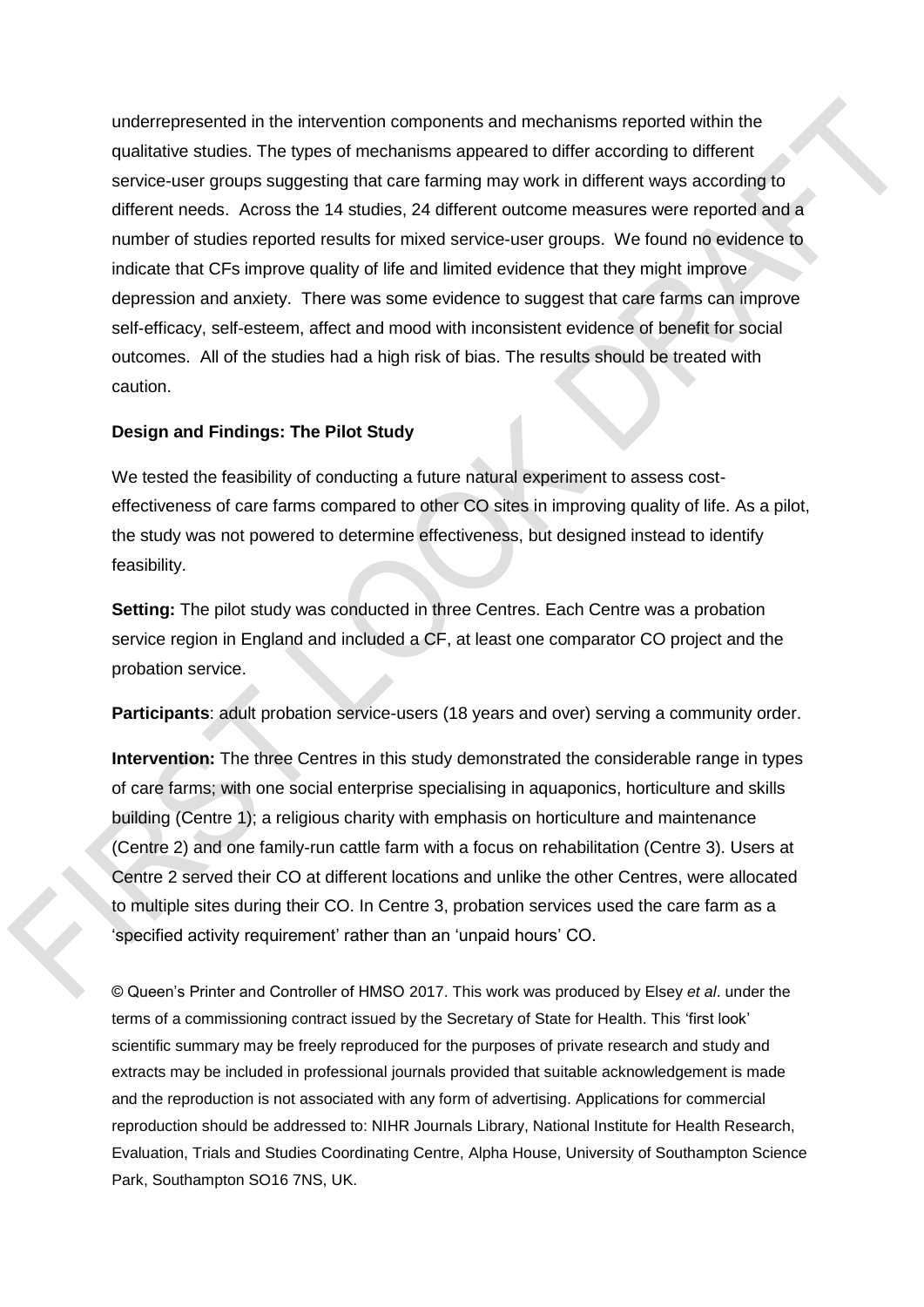**Comparator:** Identifying suitable comparators sites was challenging. Comparator users in Centre 1 were allocated to a charity warehouse sorting second-hand clothes; in Centre 2 we were unable to recruit comparator users and in Centre 3 comparator users attended a range of different specified activity requirements including to address alcohol misuse, domestic violence, anger management and drink driving.

**The primary outcome** was quality of life derived from the Clinical Outcome in Routine Evaluation–Outcome Measure (CORE-OM) from which a utility score can be valued and QALYs derived. The 34 items cover four dimensions: subjective well-being; problems/symptoms; life functioning; and risk/harm. The full version of the questionnaire can be found here: [http://www.coreims.co.uk/.](http://www.coreims.co.uk/)

## **The secondary outcomes** were:

- Individual level data on reconviction rates obtained from the Police National Computer (PNC).
- Mental well-being derived from Warwick-Edinburgh Mental Well-being Scale (WEMWBS).
- Measures of smoking, alcohol, drug use, diet and physical activity adapted from General Lifestyle Survey and Health Survey of England.
- Measures of the Connectedness to Nature.
- Exploration of social and health resource use costs and health utility as derived from CORE-OM.

All questionnaire outcomes were collected at the beginning of users' CO and at six months. PNC data on reconvictions (i.e. offences which have received a court sentence) was collected at least 6 months, and up to 18 months, following CO completion.

We conducted a qualitative study to understand allocation decisions and differences in the use of CFs by probation services. We interviewed 8 service-users (all male due to the limited number of women allocated to CFs), care farmers (6: 5 male and 1 female) and probation staff (5: 3 male and 2 female). All interviews were recorded and transcribed verbatim. We used a theoretically driven approach to analysis, testing our logic models derived from the systematic review.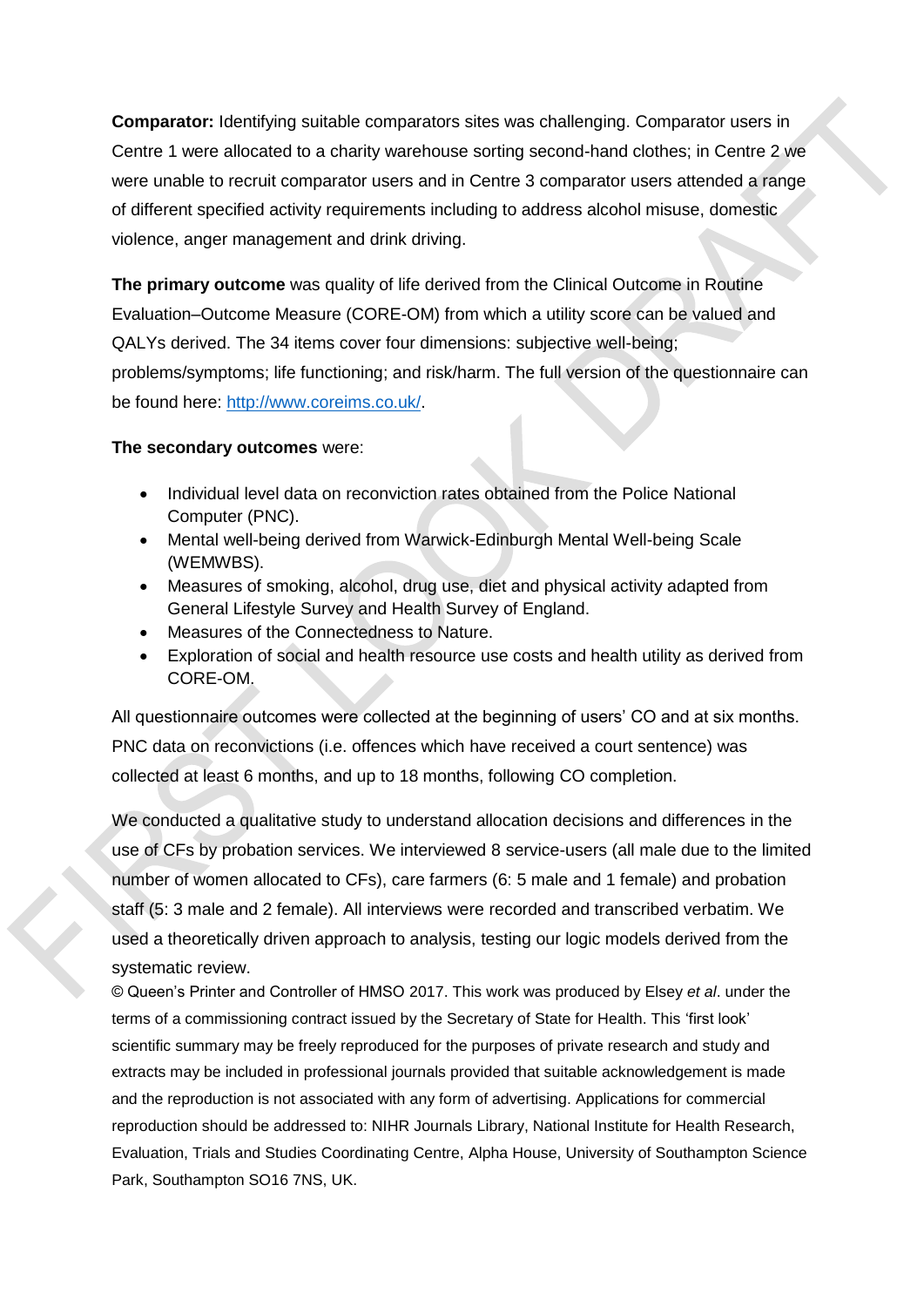**Results:** We recruited 134 respondents. This was below our target of 300. Only 14% (21) of the probation service-users approached declined to participate. Recruitment proved challenging due to changes in probation (Probation Trusts were disbanded in May 2014) and the closure of one farm site. Of those recruited, 37% attended the 3 care farms, while the remainder were at different comparator sites.

Differences in operations in each probation service required bespoke recruitment strategies. Factors which aided recruitment and data collection included: having a research assistant seconded from probation services; having a Co-I working at a senior level within a probation service; incentivising users by allowing time-spent with the researchers to count towards their unpaid hours; including probation service-users with multiple requirement orders; recruiting at weekends as well as during the week.

At baseline, we found significant differences between users allocated to CF and comparator in terms of gender (4% CF were female compared to 44% at comparator sites); risk of reoffending scores (OGRS) were 26 points higher (95% CI: 6.86, 45.14) among CF users; CF users had 139% (95% CI: 21, 370) more missing CORE-OM questions; substance use and smoking were 47% and 78% respectively among CF users, 24% and 57% among comparators; comparators found healthy foods preferable. This reflects the fact that in at least one Centre (Centre 3), users with a higher risk of reoffending were actively allocated to the care farm. Our qualitative findings highlighted that those responsible for allocation decisions within probation felt that CFs, unlike some of the comparator sites, were able to appropriately manage and support those with more complex needs and higher OGRS. The OGRS is thus a key confounder to be considered in any future study.

We were able to follow up 52% of participants; these were older, more likely to be NPS rather than CRC, non-smokers, used less substances and less health services than those not followed up.

Participants' consented to, and we were able to access and link, probation service and reconviction data for 90% of respondents. Given the challenges and potential bias in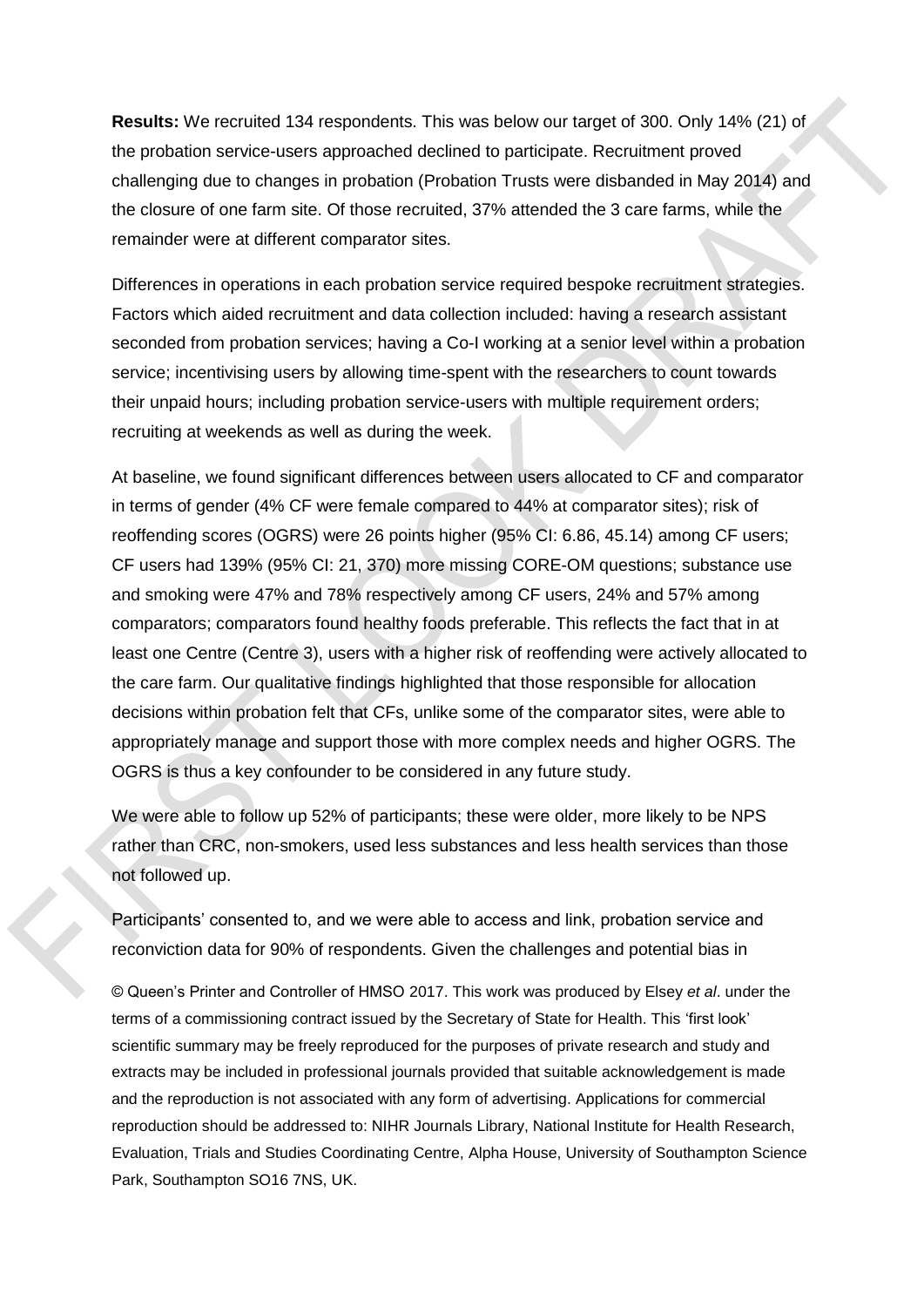following-up probation service-users to fill-in questionnaires, the feasibility of using existing PNC data to assess reconvictions among our participants 6 months (or more) after completing their CO, is a valuable finding to inform future studies. We were able to collect cost data on health and social care use and transform the CORE-OM scores into CORE-6D, allowing derivation of QALYs.

Our qualitative study identified different uses of CFs as part of COs by probation services, with some formally recognising them as rehabilitative and others misinterpreting them as punitive. By combining the findings from the qualitative study with existing theories on care farming and desistance and the logic model developed from the review, we were able to construct a logic model specific to probation service-users (Figure A). Only the process and final outcomes measured in the published studies included in the systematic review are shown in figure A below. It is likely that outcomes identified for other user groups are relevant to probationers, but as they have not been assessed in the literature, they are not included in figure A.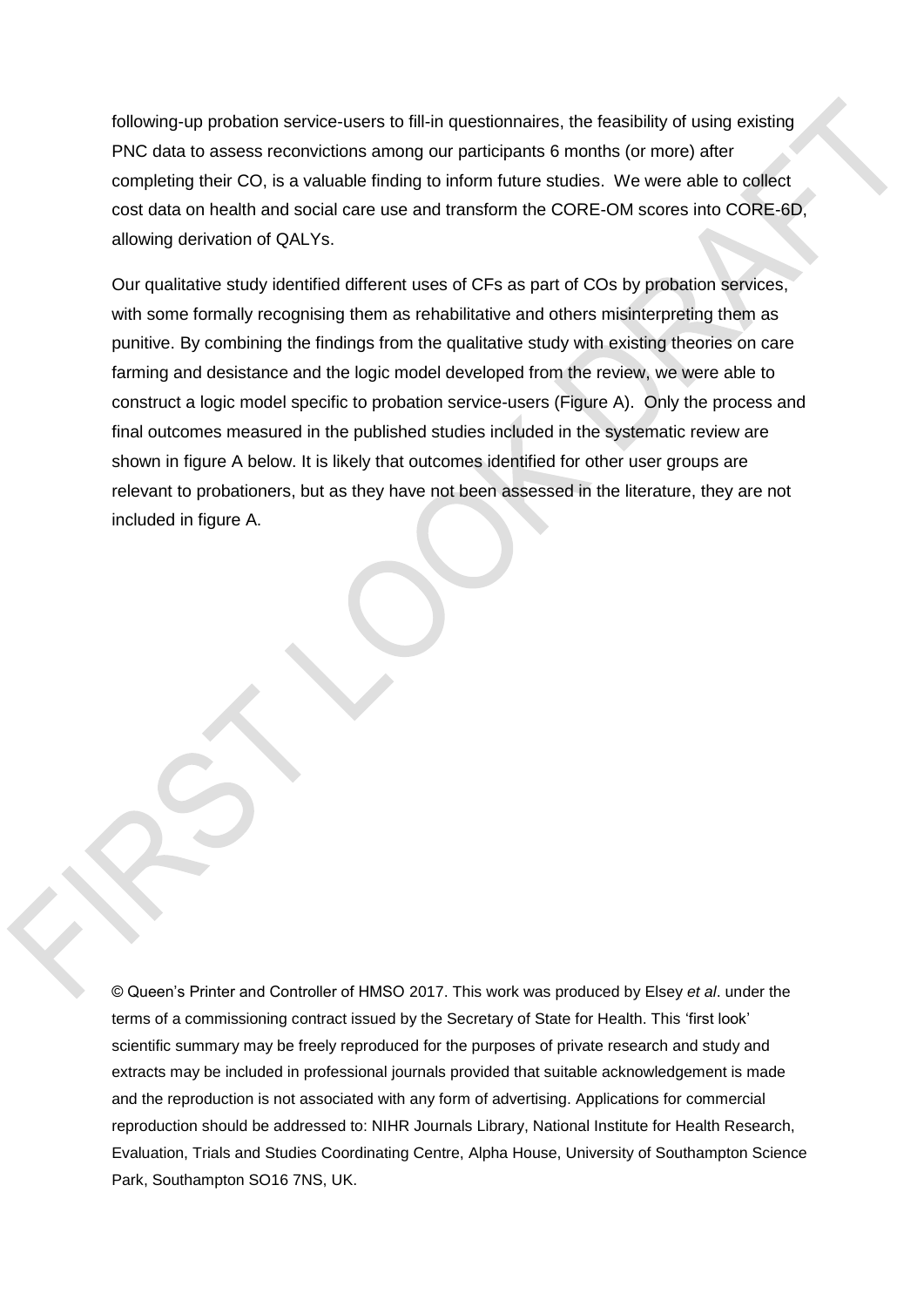

t= theory based; coloured process outcomes equates to evidence from qualitative literature; black + symbols = quantitative evidence where - is no significant difference and + is significant difference.

To gain service-user involvement, we used an existing probation services user group. This limited involvement; establishing and supporting our own service-user group might have increased user engagement.

© Queen's Printer and Controller of HMSO 2017. This work was produced by Elsey *et al*. under the terms of a commissioning contract issued by the Secretary of State for Health. This 'first look' scientific summary may be freely reproduced for the purposes of private research and study and extracts may be included in professional journals provided that suitable acknowledgement is made and the reproduction is not associated with any form of advertising. Applications for commercial reproduction should be addressed to: NIHR Journals Library, National Institute for Health Research, Evaluation, Trials and Studies Coordinating Centre, Alpha House, University of Southampton Science Park, Southampton SO16 7NS, UK. **Conclusions:** Our study was conducted at a time of transformation within probation services; these system changes – rather than service-user resistance - undermined recruitment to the study. We therefore conclude that recruitment would be feasible in a more